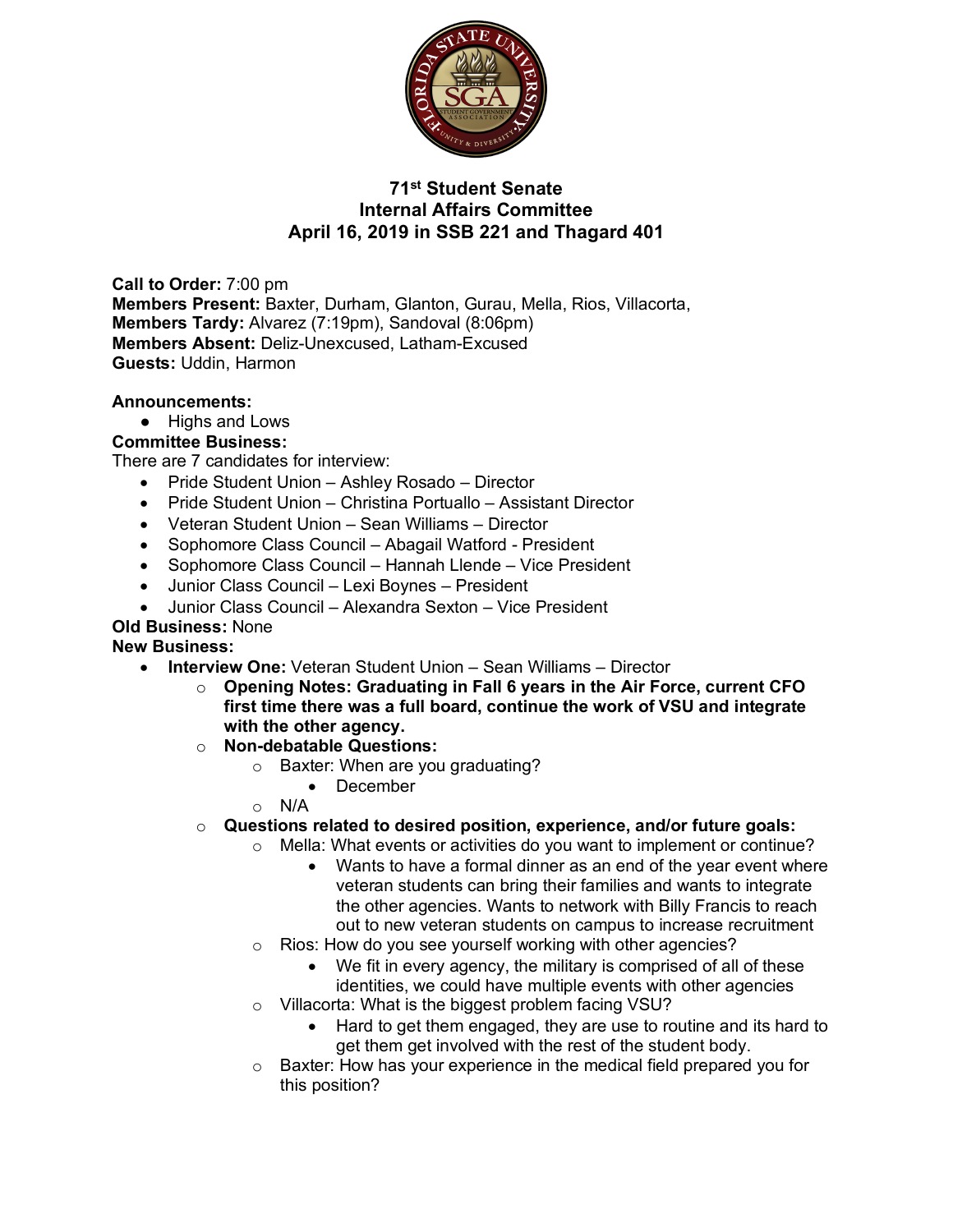

- I have learned to be personable and ask what the problem is and then figure out how to solve it. I feel like I can talk to anyone.
- o Durham: How would you execute the event at the end of the year if you are graduating?
	- I have a board and we are currently planning the event so it can be implemented. I will work closely with the VSU AD so that they can take over and carry out the event.

- o Villacorta: What is your current relationship with the board of VSU?
	- We are all very close because we would have weekly meetings and bond outside of those meetings. I have reached out to have one on one meetings so I can hear their concerns and their goals. I want to bring them in the loop because I believe in delegation.
- o N/A
- $\circ$  N/A
- o **Other Questions:** None
- o **Closing Notes:** I plan to plan a really fun year and I can't wait to flood you guys with notices of our events.
- o **Deliberations:**
	- o Roundtable

• Call to Question – Rios , Second - Baxter

o **Voting Results**

**Yay: (6)** Baxter, Glanton, Gurau, Mella, Rios, Villacorta **Nay: (0) ABS: (1)** Alvarez

- **Interview Two:** Junior Class Council Lexi Boynes President
	- o **Opening Notes:** Sophomore, involved in Service Scholars Program, sophomore class president, resident assistant, blockbuster chair, thinks the class councils lack support and structure like monthly newsletter, wants to use strength as a PR major to improve it.
	- o **Non-debatable Questions:**
		- o N/A
		- $\circ$  N/A
	- o **Questions related to desired position, experience, and/or future goals:**
		- o Alvarez: What has been the expansion of sophomore class council?
			- I believe we could have done better but we definitely saw growth by utilizing facebook and social media. I want the class councils to be on the same page with flyers and social media so the brand is more easily identifible.
		- o Mella: How has your experience as sophomore class council president has prepared you for this role?
			- I feel like I don't have to adjust to the work required to be a part of class council because I have had the experience so I can hit the ground running.
		- Villacorta: How do you plan to support and recruit transfer students?
			- I plan to increase our presence at involvement fairs and increase career development.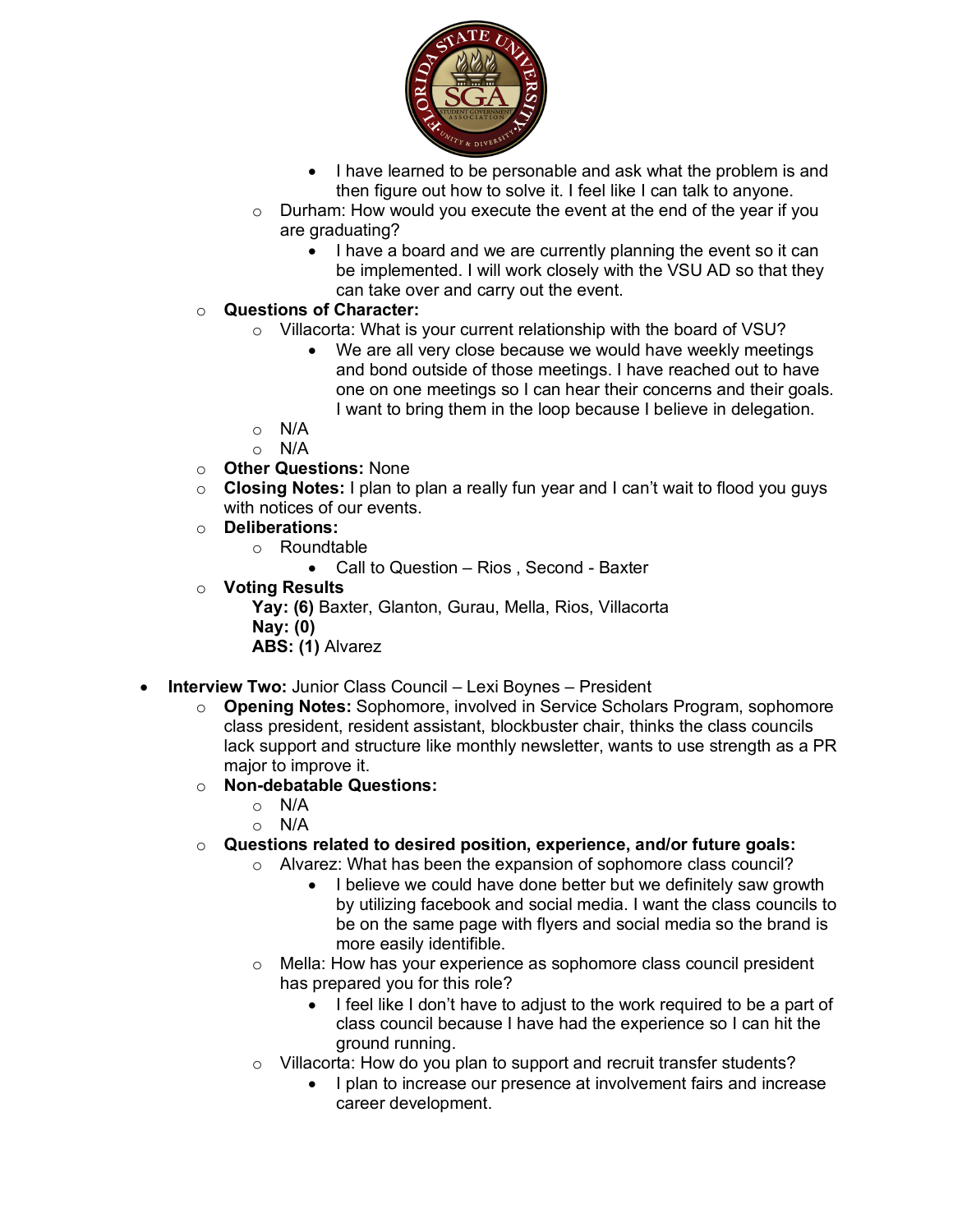

- o Alvarez: What are your ideas for events without co-sponsor?
	- I think we should have a theme for the year like "Career Development" like having a free headshot event and use student photographers on campus.
- o Baxter: What are the biggest problems you faced as sophomore class council president?
	- We had a problem with retention within the council itself because we do not have the same credibility as some of the agencies and then not having them uphold their job
- o Villacorta: Moves to extend for one question Mella: Second Villacorta: Outside of academics do you have ideas to enhance the social life for students?
	- Yes we had a "halfway there" event, expand mental health services, and we have also hosted trivia nights

- o Alvarez: How will you time manage?
	- I have been able to maintain a balance, at the beginning of the semester I make a schedule with when my free time, study time, and extra-curricular activities are.
- o Glanton: How do you handle confrontation?
	- I am more of a social leader I try to talk it out rationally.
- $\circ$  Baxter: How does your commitment to service play a role in your identity?
	- It is really important to me that I get to know the people outside of
		- FSU, I also want to incorporate service into Junior Class Council.
- o **Other Questions:** N/A
- o **Closing Notes: Thank you**
- o **Deliberations:**
	- o Roundtable
		- Call to Question- Rios, Second- Baxter
- o **Voting Results**

**Yay: (7)** Alvarez, Baxter, Glanton, Gurau, Mella, Rios, Villacorta

- **Nay: (0)**
- **ABS: (0)**
- **Interview Three:** Sophomore Class Council Abagail Watford President
	- o **Opening Notes:** Media Communications major, aspires to go to NYU for Broadcasting, secretary for Sally Hall Council, Orientation leader, wants to help the sophomore class have pride and get involved on campus.
	- o **Non-debatable Questions:**
		- o N/A
			- o N/A
	- o **Questions related to desired position, experience, and/or future goals:**
		- o Alvarez: What are some goals you have for the next year?
			- I want to plan events, wants to throw watch parties for away games or host pizza nights
		- o Sandoval: How do you plan to increase involvement?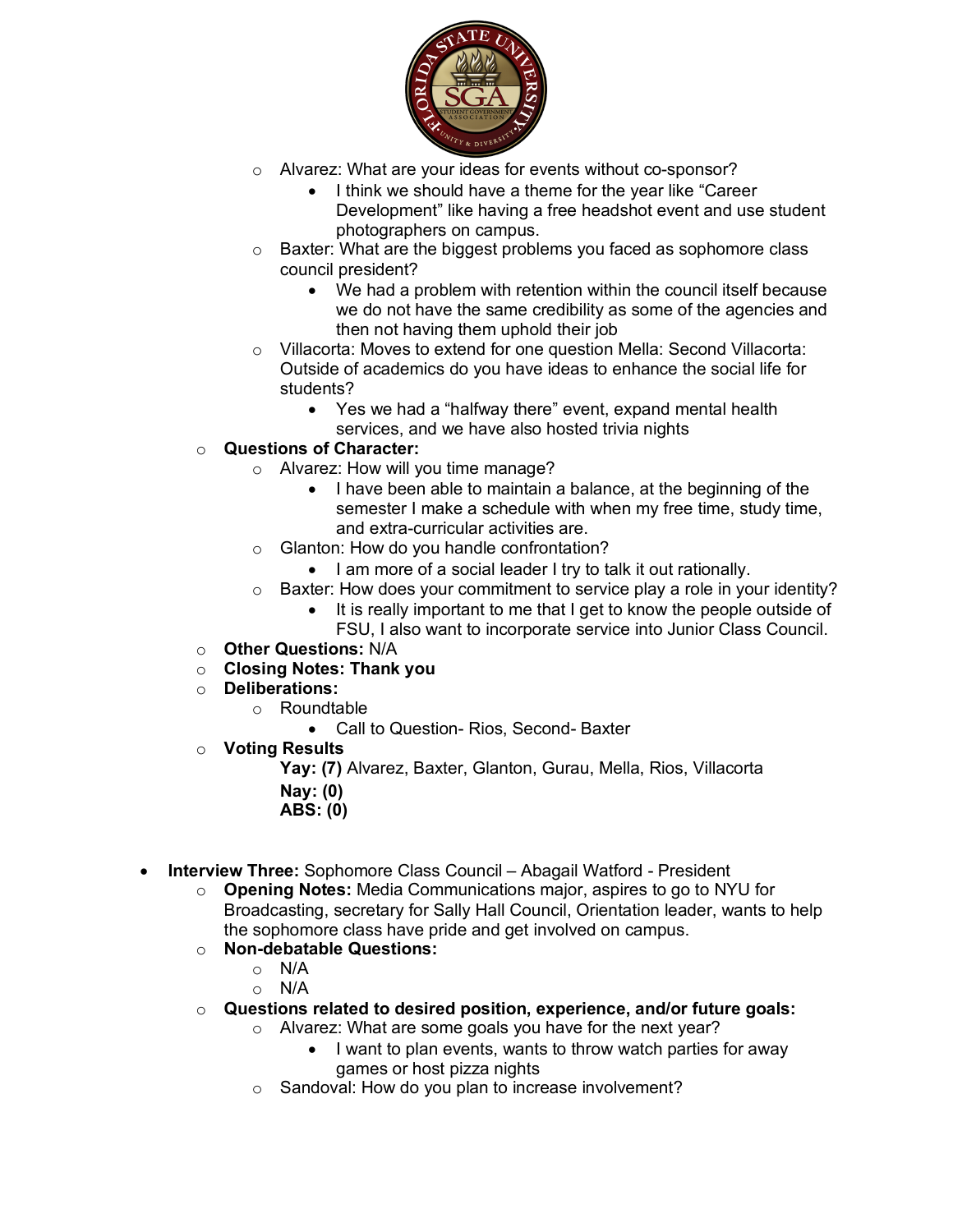

- I think we should host a meet and greet in the beginning of the semesters with food to bring people out.
- o Villacorta: How do you plan to forward diversity and inclusion?
	- I want to be able to engage people who do not look like me because that is not something I am used to.
- o Alvarez: Have you ever been a part of a project in which you had to take the lead?
	- I had to make a PowerPoint and public speak for Hall council because no one else wanted to.
- o Villacorta: How has your past experiences prepared you?
	- I have learned to take notes and improve communication. I also learned how to resolve conflict

- o Baxter: Why did you apply for this position?
	- I grew up in a town that had predominately only male leaders and I really wanted to change that for myself and others.
- o Alvarez: Can you tell us about a hardship you have had to overcome?
	- When I was 7 my parents got a divorce and then my dad stop reaching out when I was in high school. I was able to have supportive relationships from friends and family and especially my roommates and other members of the hall council.

## o N/A

- o **Other Questions:** N/A
- o **Closing Notes:** I hope you will consider me for the position.
- o **Deliberations:**
	- o **Roundtable**
		- Call to Question- Glanton, Second- Alvarez
- o **Voting Results**

**Yay: (5)** Baxter, Glanton, Mella, Rios, Sandoval **Nay: (1)** Alvarez **ABS: (2)** Gurau, Villacorta

- **Interview Four:** Sophomore Class Council Hannah Llende Vice President
	- o **Opening Notes:** Rising sophomore, excited to be involved in SCC, believes in community and wants to cultivate community for sophomore. My goal is to make FSU feel like a smaller school.
	- o **Non-debatable Questions:**
		- o Villacorta: Did you start your organization?
			- Yes
		- o Gurau: Your resume says you're a junior?
			- By credits, I graduate in 3 years
	- o **Questions related to desired position, experience, and/or future goals:**
		- o Alvarez: What goals do you have for this position?
			- I want to have professional workshops and increase diversity by encouraging people of other backgrounds to have conversations
		- o Gurau: Do you have plans for mental health events?
			- I hope to promote self care through class council and implement them in events.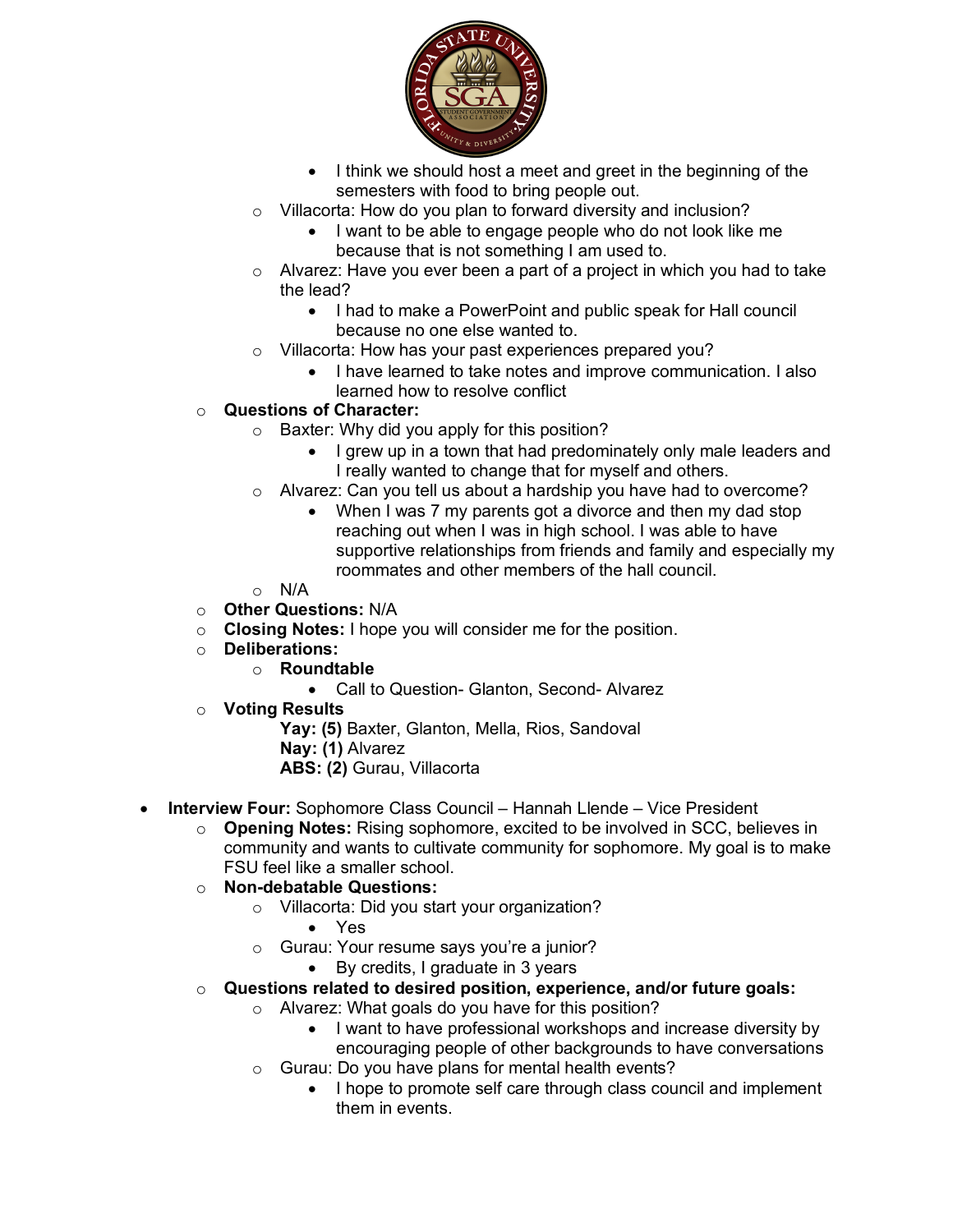

- o Villacorta: What is your connection to diversity and inclusion?
	- I understand the importance of allowing others to talk. I am from Miami which is very diverse and I myself am queer and Latina.
- o Alvarez: How do you plan to work with the class council?
	- I plan to just support them as best as I came.
- o N/A
- o **Questions of Character:**
	- o Baxter: Could you tell us about your time here at FSU?
		- I knew I wanted to be apart of a small community, I got involved in the social justice and I have learned how to have meaningful conversations
	- o Villacorta: How did your mental Health Community organization start?
		- I saw a lack of togetherness in Wildwood and I just wanted to facilitate conversations about being a first year student and all the resources on campus.
	- o
- o **Other Questions:** N/A
- o **Closing Notes:** I am really dedicated to my class and I really would love to build up this community.
- o **Deliberations:**
	- o Roundtable
		- Call to Question Baxter, Second- Sandoval
- o **Voting Results**

**Yay: (7)** Alvarez, Baxter, Glanton, Mella, Rios, Sandoval, Villacorta **Nay: (0)**

**ABS: (1)** Gurau

- **Interview Five:** Junior Class Council Alexandra Sexton Vice President
	- o **Opening Notes:** From Ireland, rising junior, excited to be apart of student government, involved in mock law, pre-law and medical shadowing. Wants to create more opportunities to network for careers and professional development. Close relationship with Mr. and Mrs. Dunlap and wants to improve student and donor relationships.
	- o **Non-debatable Questions:** 
		- o Baxter: Are the Dunlaps the donors for the center and stadium? • Yes
		- o Alvarez: Have you spoke to the previous junior class council? • No
	- o **Questions related to desired position, experience, and/or future goals:**
		- o Alvarez: What goals do you have in terms of cosponsor ships and events?
			- I was able to work with a RSO on campus and was able to give out EKGs. I want to continue to provide EKGs to students so I want to cosponsor with different medical clubs.
		- o Alvarez: What are some ways you will support the president?
			- Everyone plays their part and we are all one unit. We want to connect the community so I hope to do that regardless of what my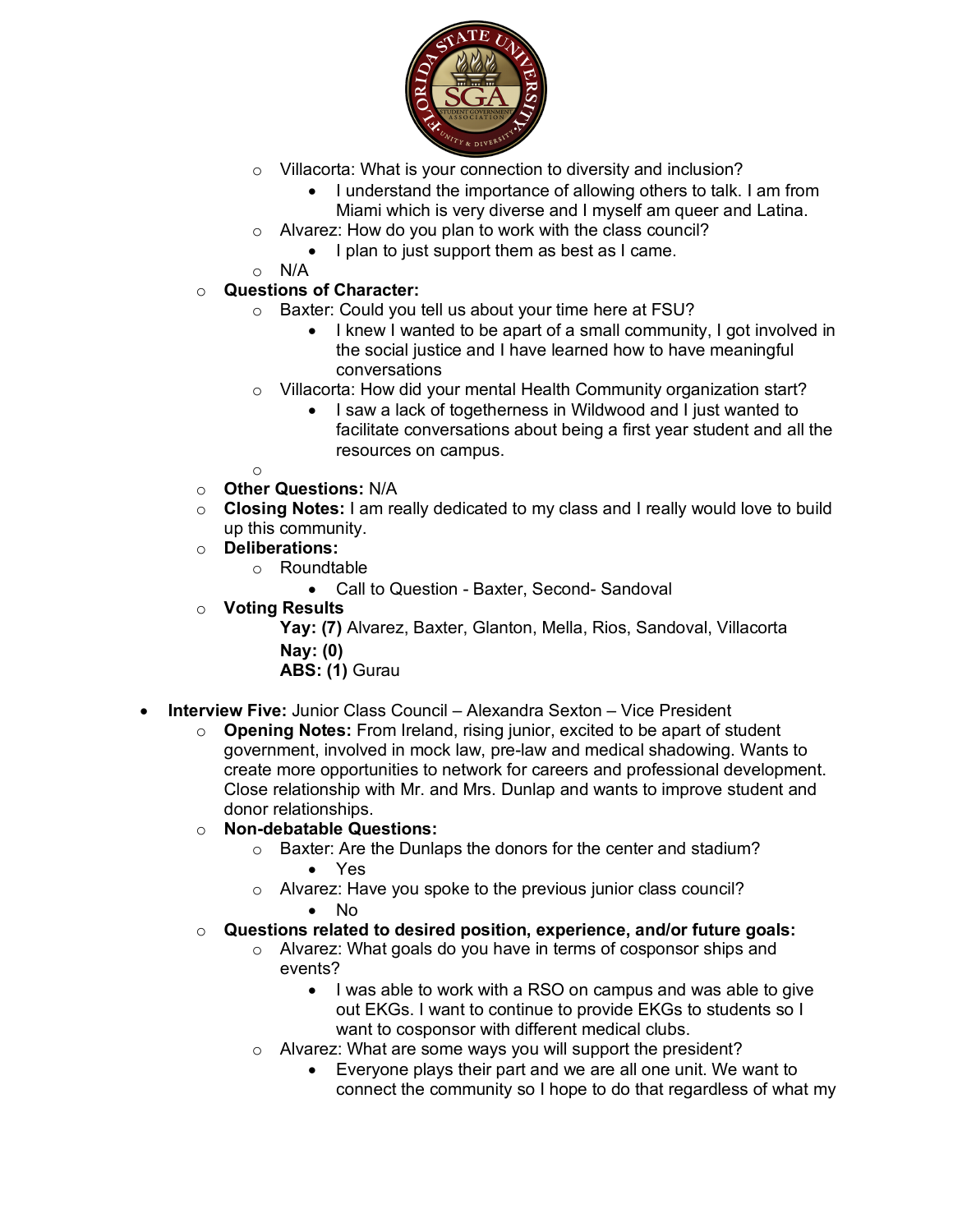

position is or who I am working with. I am very determined so I know whatever task is given to me I will complete.

- o Villacorta: What areas do you want to address in your position?
	- I want to focus on Student Wellness like with Health Day and furthering professional development with an emphasis on graduate programs by connecting with the community.
- o N/A
- o N/A

# o **Questions of Character:**

- $\circ$  Sandoval: What qualities do you have that make you an ideal candidate?
	- I love people and I am very personable. I am outgoing and bubbly. I am really big on inclusion and making sure everyone feels involved. It is free to be nice. I am very determined as well.
- o Glanton: How do you handle confrontation?
	- I do not take critique personally and I try to hear it and internalize it so I can improve. I handle negative confrontation by speaking with the party in private calmly to address the issue and how I can support them.
- $\circ$  N/A
- o **Other Questions:** N/A
- o **Closing Notes:** Thank you
- o **Deliberations:**
	- o Roundtable
		- Call to Question Alvarez , Second- Sandoval
- o **Voting Results**

**Yay: (8)** Alvarez, Baxter, Glanton, Gurau, Mella, Rios, Sandoval,

Villacorta

**Nay: (0) ABS: (0)**

- **Interview Six:** Pride Student Union Christina Portuallo Assistant Director
	- o **Opening Notes:** Sophomore, History and Classics Major, wants to pursue a law degree, serving as a secretary for Pride Student Union
	- o **Non-debatable Questions:**
		- $\circ$  N/A
		- o N/A
	- o **Questions related to desired position, experience, and/or future goals:**
		- o Villacorta: What is PrideU?
			- PrideU is a cohort of students to develop their professional and leadership development. I would oversee the program.
		- $\circ$  Alvarez: What was some improvements you want to make in the Pride Student Union?
			- We need to continue to provide professional training and then holding the e-board accountable.
		- o Sandoval: What goals do you have regarding the affiliates
			- We need to do more cosponsorship events and improve our communication and having face to face meetings once a month.
		- $\circ$  Alvarez: How has your past involvement prepared you for this position?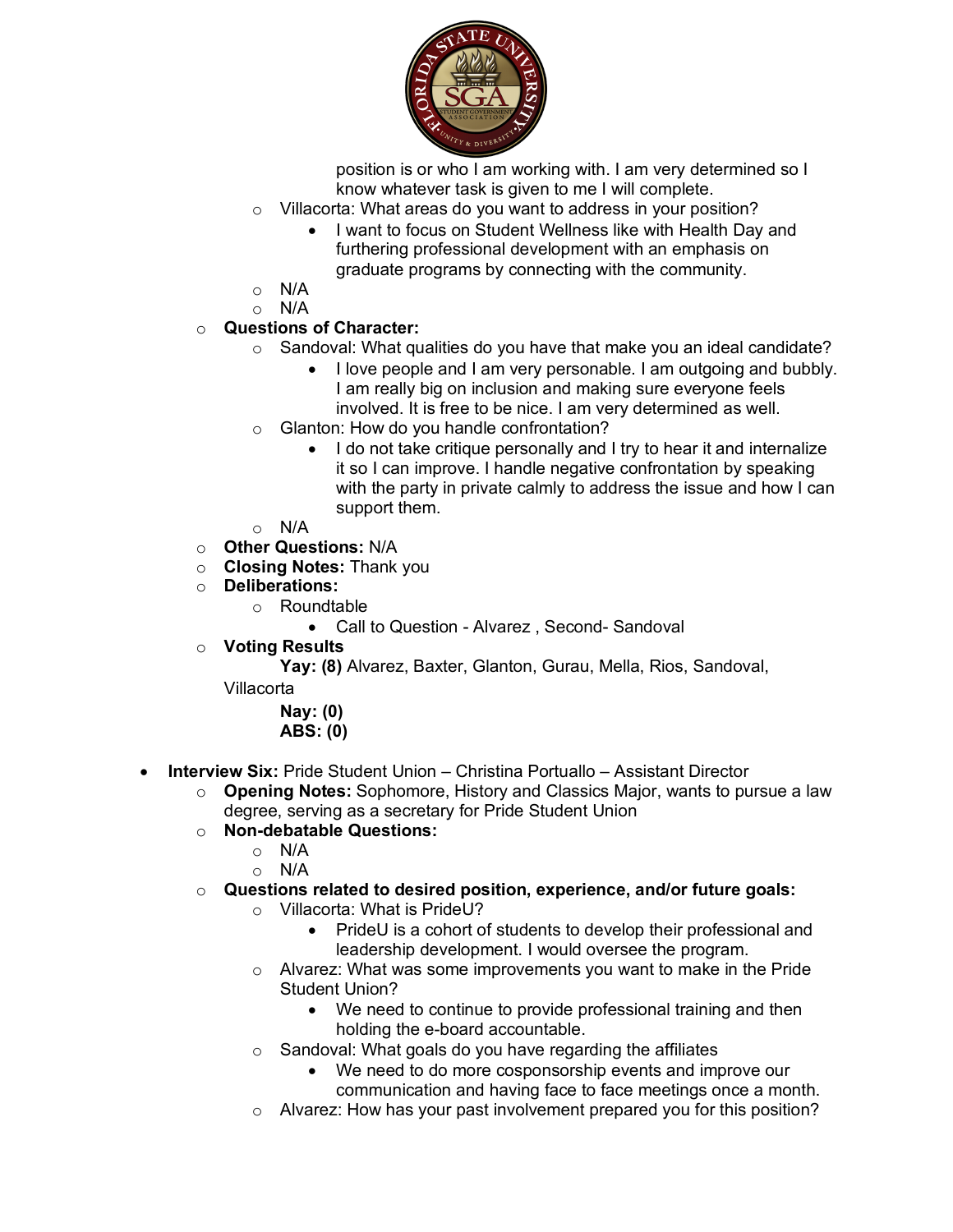

- I found an outreach program to help LGBTQ youth with unstable living conditions. I made that connection and it is something that I want to continue.
- o Villacorta: What areas of campus do you think Pride could improve on recruitment and retention?
	- I plan to reach out to more RSOs so they know we exist.

- o Alvarez: Why is this position the best fit for you?
	- I did not have an organization like this in high school so as a freshman I loved having a community and I really think we are making a difference in our community.
- o Sandoval: How will you manage your time?
	- I like to make to-do list and organize them by priority. When I check them off I feel less overwhelmed. I also make sure to self care.
- $\circ$  N/A
- o **Other Questions:** N/A
- o **Closing Notes:** Wants to continue to grow PrideU
- o **Deliberations:**
	- o Roundtable
		- Call to Question Alvarez , Second- Villacorta
- o **Voting Results**

**Yay: (8)** Alvarez, Baxter, Glanton, Gurau, Mella, Rios, Sandoval,

Villacorta

**Nay: (0) ABS: (0)** 

- **Interview Seven:** Pride Student Union Ashley Rosado Director
	- o **Opening Notes:** Current assistant director of Pride, involved in the PrideU fellows, been involved with WSU, HLSU, and Pride
	- o **Non-debatable Questions:**
		- o N/A
		- o N/A
	- o **Questions related to desired position, experience, and/or future goals:**
		- o Alvarez: What are some positives and negatives with the previous administration?
			- Positive: reallocated responsibilities and we lost space with the union being torn down so we had to find ways to create community. Negative: Sometimes everyone was not included in the decision making but we made sure to get feedback and improve.
		- o Villacorta: How do you want to work with the Student Alumni Association?
			- Pride lacks an alumni network so that is something that I want to improve on. We admire the black student union and HLSU so we hope to model off those and reach out to them for guidance. We have some archives but I think that Facebook pages will be helpful as well.
		- o Alvarez: What new events do you want to see implemented?